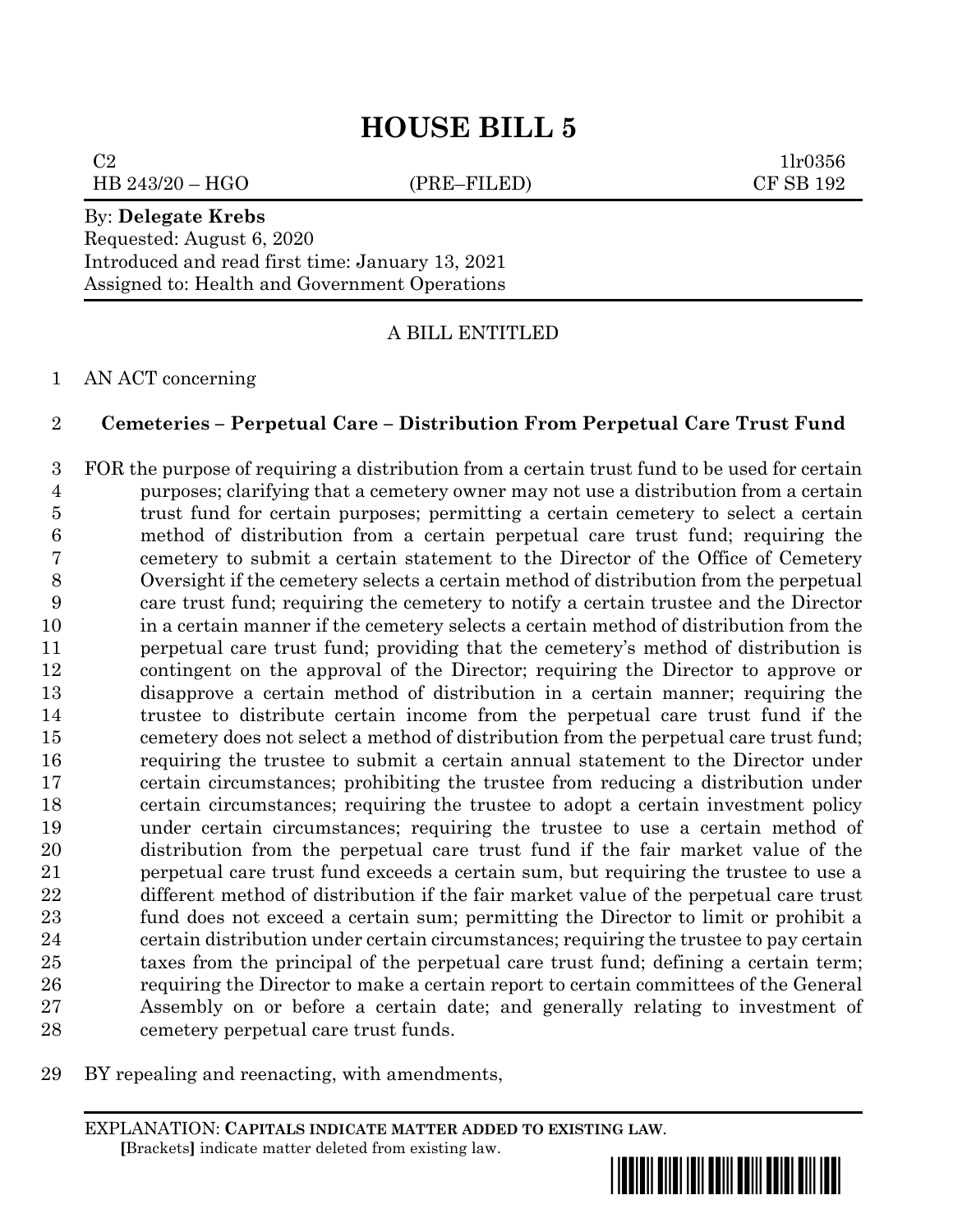Article – Business Regulation Section 5–603 Annotated Code of Maryland (2015 Replacement Volume and 2020 Supplement) SECTION 1. BE IT ENACTED BY THE GENERAL ASSEMBLY OF MARYLAND, That the Laws of Maryland read as follows: **Article – Business Regulation** 5–603. (a) In this section, "developed land area" means land in a cemetery: 10 (1) that is available for burial; (2) where roads, paths, or buildings have been laid out or built; or (3) where burial lots have been outlined on a plat or in a record or sales brochure. (b) (1) Each sole proprietor registered cemeterian, permit holder, or any other person subject to the registration or permit provisions of this title who sells or offers to sell to the public a burial lot or burial right in a cemetery as to which perpetual care is stated or implied shall have a perpetual care trust fund. (2) A separate perpetual care trust fund shall be established for each cemetery to which this section applies. (3) On the general price list, contract of sale of burial space, and any conveyance documents, all cemeteries subject to the provisions of this subtitle shall state in writing the following using 12 point or larger type font: (i) "The cemetery is a perpetual care cemetery."; or 24 (ii) "The cemetery is not a perpetual care cemetery." (4) A cemetery created in the State after October 1, 2001, that is not exempt under § 5–602 of this subtitle shall be required to establish a perpetual care trust fund. (c) Each sole proprietor registered cemeterian, permit holder, or any other person subject to the trust requirements of this subtitle initially shall deposit in the perpetual care trust fund at least: (1) \$10,000, if the developed land area of the cemetery is 10 acres or less and the cemetery is a nonprofit cemetery which does not sell burial goods;

**HOUSE BILL 5**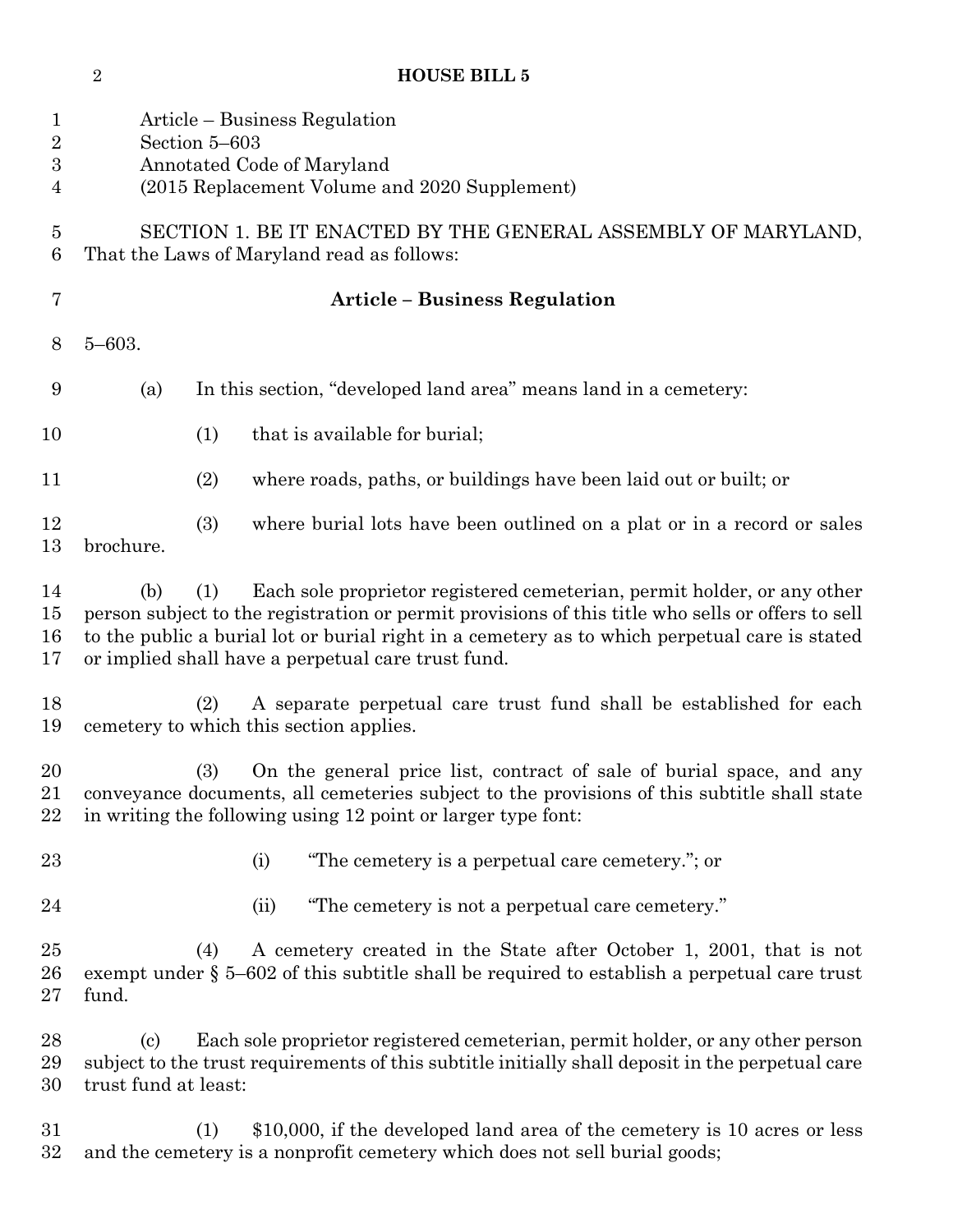#### **HOUSE BILL 5** 3

 (2) \$25,000, if the developed land area of the cemetery is more than 10 acres and the cemetery is a nonprofit cemetery which does not sell burial goods;

 (3) \$25,000, if the developed land area of the cemetery is 10 acres or less and the cemetery is a for–profit cemetery or a nonprofit cemetery which sells burial goods; or

 (4) \$50,000, if the developed land area of the cemetery is more than 10 acres and the cemetery is a for–profit cemetery or a nonprofit cemetery which sells burial goods.

 (d) (1) The deposits required by this subsection are in addition to the deposits required by subsection (c) of this section.

 (2) Except as provided in paragraph (4) of this subsection, within 30 days after the end of the month when the buyer of a right of interment in a burial lot, above–ground crypt, or niche makes a final payment, the registered cemeterian, permit holder, or any other person subject to the trust requirements of this subtitle shall pay in cash to the trustee for deposit in the perpetual care trust fund:

- (i) at least 10% of the actual selling price of each right of interment in a burial lot, above–ground crypt, or niche; or
- 18 (ii) if the burial space is sold at a discount or at no cost, at least 10% of the imputed cost of the fair retail value.

 (3) The amount of deposit to the perpetual care trust fund shall be deducted from the proceeds of the listed selling price of the right of interment in a burial lot, above–ground crypt, or niche, and may not be charged as an add–on to the purchaser.

 (4) This subsection does not apply to the sale of a second right of interment or the resale of a right of interment in a burial lot, above–ground crypt, or niche for which the cemetery already has paid into the perpetual care trust fund the deposit required by this subsection.

## (e) **[**The income**] A DISTRIBUTION** from the perpetual care trust fund **MADE UNDER SUBSECTION (G) OF THIS SECTION**:

(1) shall be used only for the perpetual care of the cemetery, including:

 (i) the maintenance, including the cutting of grass abutting memorials or monuments, administration, supervision, and embellishment of the cemetery and its grounds, roads, and paths; and

 (ii) the repair and renewal of buildings, including columbaria and mausoleums, and the property of the cemetery; **[**and**]**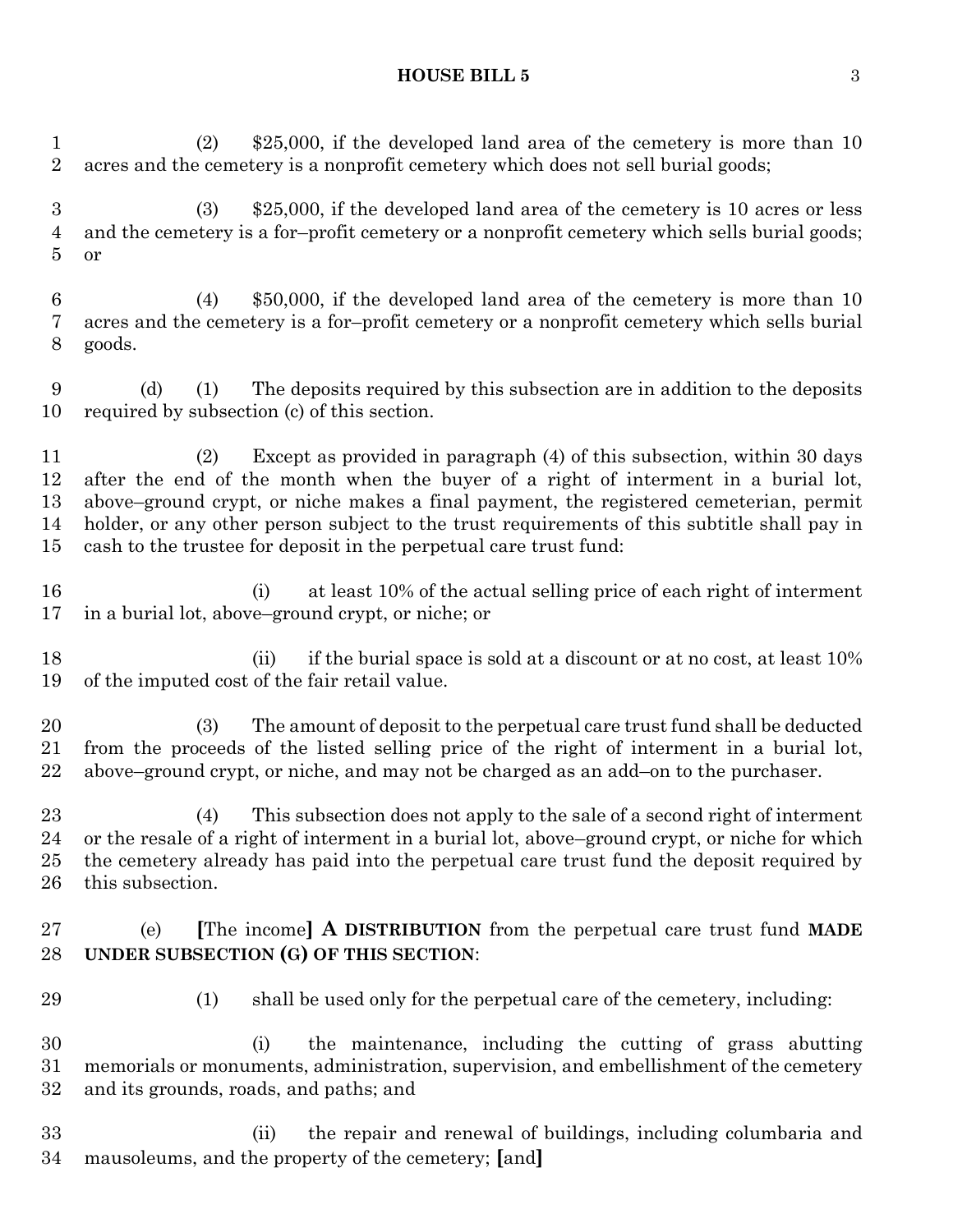**HOUSE BILL 5**

 (2) may not be used to care for memorials or monuments**; AND (3) MAY NOT BE USED BY THE OWNER OF A CEMETERY FOR ANY PURPOSE NOT DESCRIBED IN ITEM (1) OF THIS SUBSECTION**. (f) Realized capital gains of a perpetual care trust fund **[**are not income of the perpetual care trust fund and**]** shall be deposited in the perpetual care trust fund as principal of the perpetual care trust fund. **(G) (1) IN THIS SUBSECTION, "NET INCOME" INCLUDES INTEREST AND DIVIDENDS. (2) A CEMETERY THAT IS SUBJECT TO THIS SECTION MAY SELECT AS THE METHOD OF DISTRIBUTION FROM THE PERPETUAL CARE TRUST FUND EITHER: (I) ALL NET INCOME TO BE DISTRIBUTED ON A MONTHLY, QUARTERLY, SEMIANNUAL, OR ANNUAL BASIS; OR (II) AN AMOUNT NOT EXCEEDING 4% OF THE AVERAGE OF THE END–OF–YEAR FAIR MARKET VALUE OF THE PERPETUAL CARE TRUST FUND FOR THE PRECEDING 3 CALENDAR YEARS, TO BE DISTRIBUTED ON A MONTHLY, QUARTERLY, SEMIANNUAL, OR ANNUAL BASIS. (3) (I) SUBJECT TO SUBPARAGRAPH (II) OF THIS PARAGRAPH, IF A CEMETERY THAT IS SUBJECT TO THIS SECTION SELECTS A METHOD OF DISTRIBUTION DESCRIBED IN PARAGRAPH (2) OF THIS SUBSECTION: 1. THE TRUSTEE SHALL SUBMIT TO THE DIRECTOR A STATEMENT ATTESTING THAT THE CEMETERY'S SELECTION OF THE METHOD OF DISTRIBUTION DESCRIBED IN PARAGRAPH (2) OF THIS SUBSECTION IS REASONABLY EXPECTED TO RESULT IN SUFFICIENT PROTECTION OF THE PERPETUAL CARE TRUST FUND'S PRINCIPAL; 2. THE CEMETERY SHALL NOTIFY THE DIRECTOR IN WRITING AT LEAST 60 DAYS BEFORE THE DATE THE METHOD OF DISTRIBUTION WILL TAKE EFFECT; 3. THE NOTIFICATION UNDER ITEM 1 OF THIS SUBPARAGRAPH SHALL INCLUDE A COPY OF THE INVESTMENT POLICY STATEMENT FOR THE TRUST AND THE PLANNED INITIAL DISTRIBUTION AMOUNT; 4. THE CEMETERY SHALL NOTIFY THE TRUSTEE IN WRITING AT LEAST 60 DAYS BEFORE THE DATE THE METHOD OF DISTRIBUTION WILL**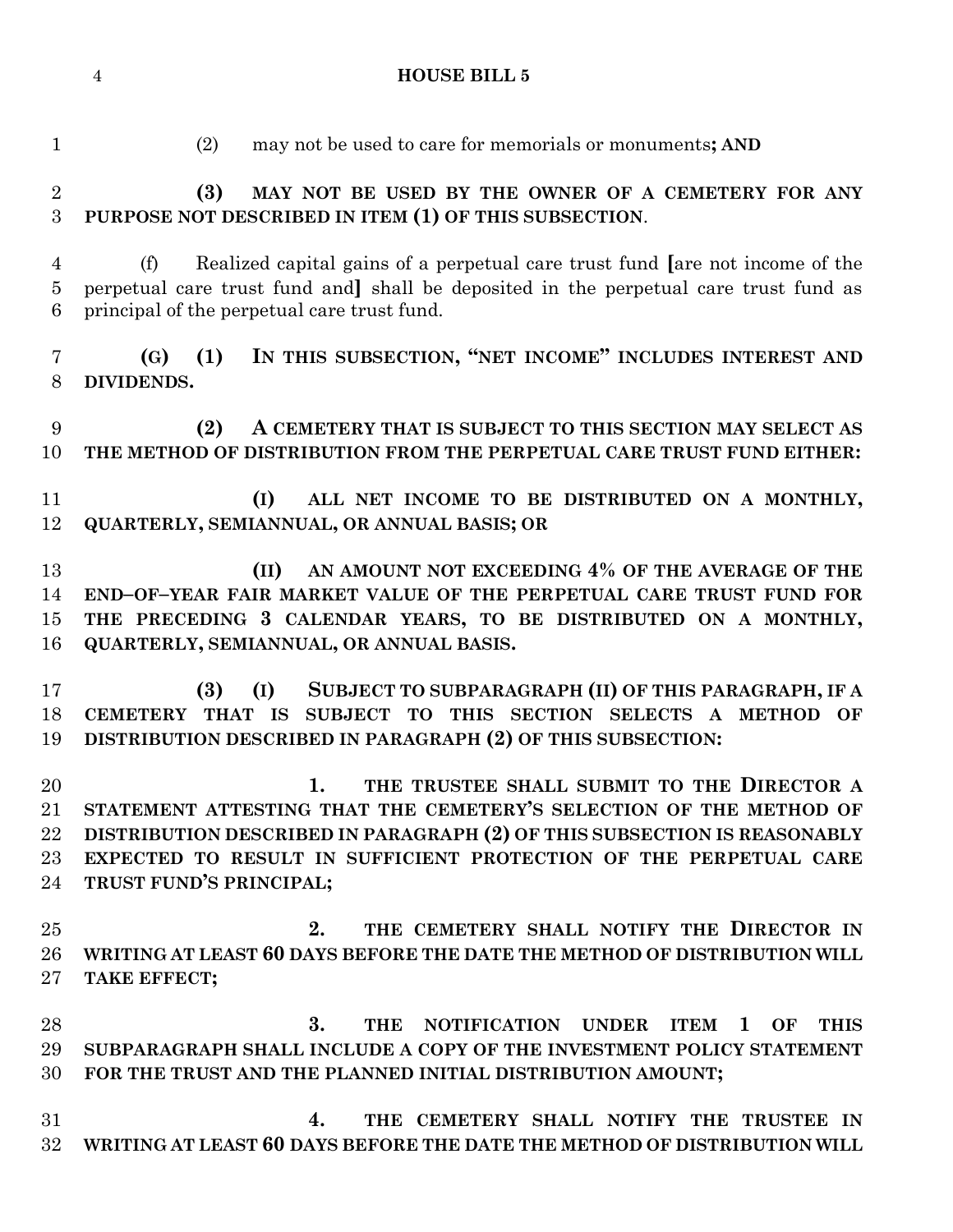**TAKE EFFECT; AND**

 **5. THE METHOD OF DISTRIBUTION SHALL REMAIN IN EFFECT UNTIL THE CEMETERY NOTIFIES THE TRUSTEE AND THE DIRECTOR IN WRITING THAT THE CEMETERY HAS SELECTED A DIFFERENT METHOD OF DISTRIBUTION.**

 **(II) 1. A CEMETERY'S SELECTION OF A METHOD OF DISTRIBUTION UNDER SUBPARAGRAPH (I) OF THIS PARAGRAPH IS CONTINGENT ON APPROVAL OF THE DIRECTOR MADE IN ACCORDANCE WITH SUBSUBPARAGRAPH 2 OF THIS SUBPARAGRAPH.**

 **2. WITHIN 30 DAYS AFTER RECEIVING NOTICE UNDER SUBPARAGRAPH (I)1 OF THIS PARAGRAPH, THE DIRECTOR SHALL, IN A WRITTEN NOTICE PROVIDED TO THE CEMETERY, APPROVE OR DISAPPROVE THE PROPOSED DISTRIBUTION METHOD.**

 **3. IF A CEMETERY THAT IS SUBJECT TO THIS SECTION DOES NOT SELECT A METHOD OF DISTRIBUTION DESCRIBED IN PARAGRAPH (2) OF THIS SUBSECTION, THE TRUSTEE SHALL DISTRIBUTE TO THE CEMETERY, ON A MONTHLY BASIS, ALL NET INCOME OF THE PERPETUAL CARE TRUST FUND.**

 **(4) IF A CEMETERY THAT IS SUBJECT TO THIS SECTION SELECTS THE METHOD OF DISTRIBUTION DESCRIBED IN PARAGRAPH (2)(II) OF THIS SUBSECTION, THE TRUSTEE:**

 **(I) SHALL SUBMIT ANNUALLY TO THE DIRECTOR A STATEMENT ATTESTING THAT THE CEMETERY'S SELECTION OF THE METHOD OF DISTRIBUTION DESCRIBED IN PARAGRAPH (2)(II) OF THIS SUBSECTION IS REASONABLY EXPECTED TO RESULT IN SUFFICIENT PROTECTION OF THE PERPETUAL CARE TRUST FUND'S PRINCIPAL;**

 **(II) MAY NOT REDUCE THE AMOUNT OF THE DISTRIBUTION BY ANY TAXES OR FEES;**

 **(III) SHALL ADOPT AN INVESTMENT POLICY THAT SUPPORTS THE GROWTH OF THE PERPETUAL CARE TRUST FUND; AND**

 **(IV) 1. SHALL USE THE METHOD OF DISTRIBUTION SELECTED BY THE CEMETERY IF THE FAIR MARKET VALUE OF THE PERPETUAL CARE TRUST FUND EXCEEDS THE SUM OF:**

 **A. 80% OF THE AVERAGE OF THE END–OF–YEAR FAIR MARKET VALUE OF THE PERPETUAL CARE TRUST FUND FOR THE PRECEDING 3**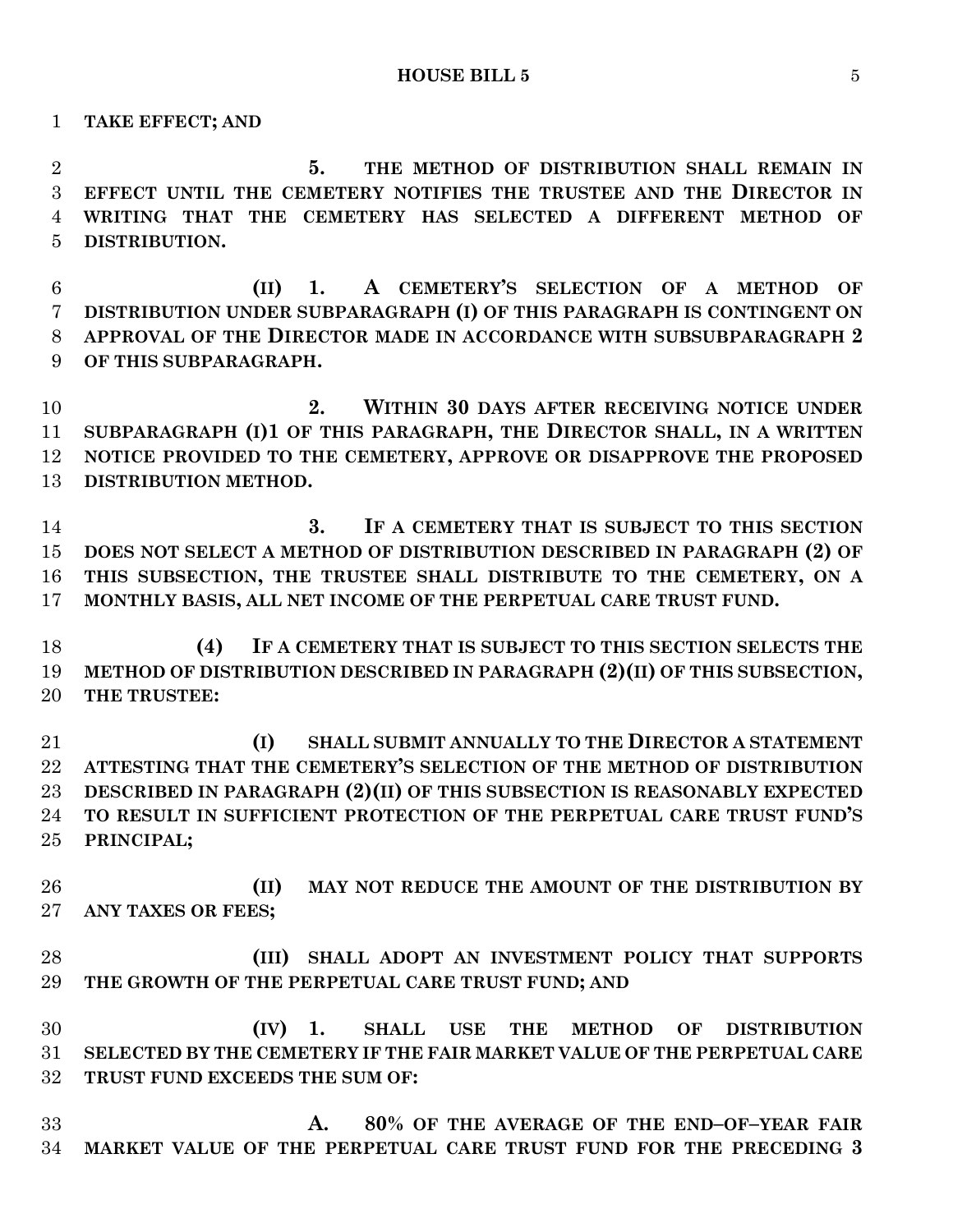**HOUSE BILL 5**

**CALENDAR YEARS; AND**

 **B. THE TOTAL CONTRIBUTIONS MADE TO THE PRINCIPAL OF THE PERPETUAL CARE TRUST FUND FROM THE END OF THE PRECEDING CALENDAR YEAR; OR**

 **2. SHALL DISTRIBUTE TO THE CEMETERY ON A MONTHLY BASIS FOR THE REMAINDER OF THE CALENDAR YEAR ALL NET INCOME OF THE PERPETUAL CARE TRUST FUND IF THE FAIR MARKET VALUE OF THE PERPETUAL CARE TRUST FUND DOES NOT EXCEED THE SUM CALCULATED UNDER ITEM 1 OF THIS ITEM.**

 **(5) THE DIRECTOR MAY LIMIT OR PROHIBIT A DISTRIBUTION MADE UNDER PARAGRAPH (2)(II) OF THIS SUBSECTION IF THE DIRECTOR BELIEVES THAT:**

 **(I) BASED ON A REVIEW SUBMITTED BY THE TRUSTEE OF THE PRIOR 5 TO 7 YEARS OF PERFORMANCE OF THE PERPETUAL CARE TRUST FUND OR, IF LESS THAN 5 YEARS HAVE ELAPSED SINCE THE DATE OF SELECTION OF THE INVESTMENT METHOD, A REVIEW SUBMITTED BY THE TRUSTEE OF THE PERFORMANCE OF THE PERPETUAL CARE TRUST FUND SINCE THE DATE OF SELECTION, INVESTMENT RETURNS AND DISTRIBUTION PRACTICES HAVE NOT RESULTED IN SUFFICIENT PROTECTION OF THE PERPETUAL CARE TRUST FUND'S PRINCIPAL; OR** 

 **(II) THE TRUSTEE DOES NOT HAVE SUFFICIENT KNOWLEDGE AND EXPERTISE TO ADMINISTER THE PERPETUAL CARE TRUST FUND IN A MANNER THAT SUPPORTS THE GROWTH OF THE PERPETUAL CARE TRUST FUND.**

 **(H) THE TRUSTEE SHALL PAY CAPITAL GAINS TAXES FROM THE PRINCIPAL OF THE PERPETUAL CARE TRUST FUND.**

 **[**(g)**] (I)** (1) The perpetual care trust fund authorized by this subsection shall be a single purpose trust fund.

 (2) In the event of the bankruptcy or insolvency of, or assignment for the benefit of creditors by, or an adverse judgment against the sole proprietor registered cemeterian, permit holder, or any other person subject to the trust requirements of this subtitle, the perpetual care trust funds may not be made available to any creditor as assets of the sole proprietor registered cemeterian, permit holder, or any other person subject to the trust requirements of this subtitle or as payment for any expenses of any bankruptcy or similar proceedings, but shall be retained intact to provide for the future maintenance of the cemetery.

 (3) The perpetual care trust fund is not subject to judgment, execution, garnishment, attachment, or other seizure by process in bankruptcy or otherwise, or to sale,